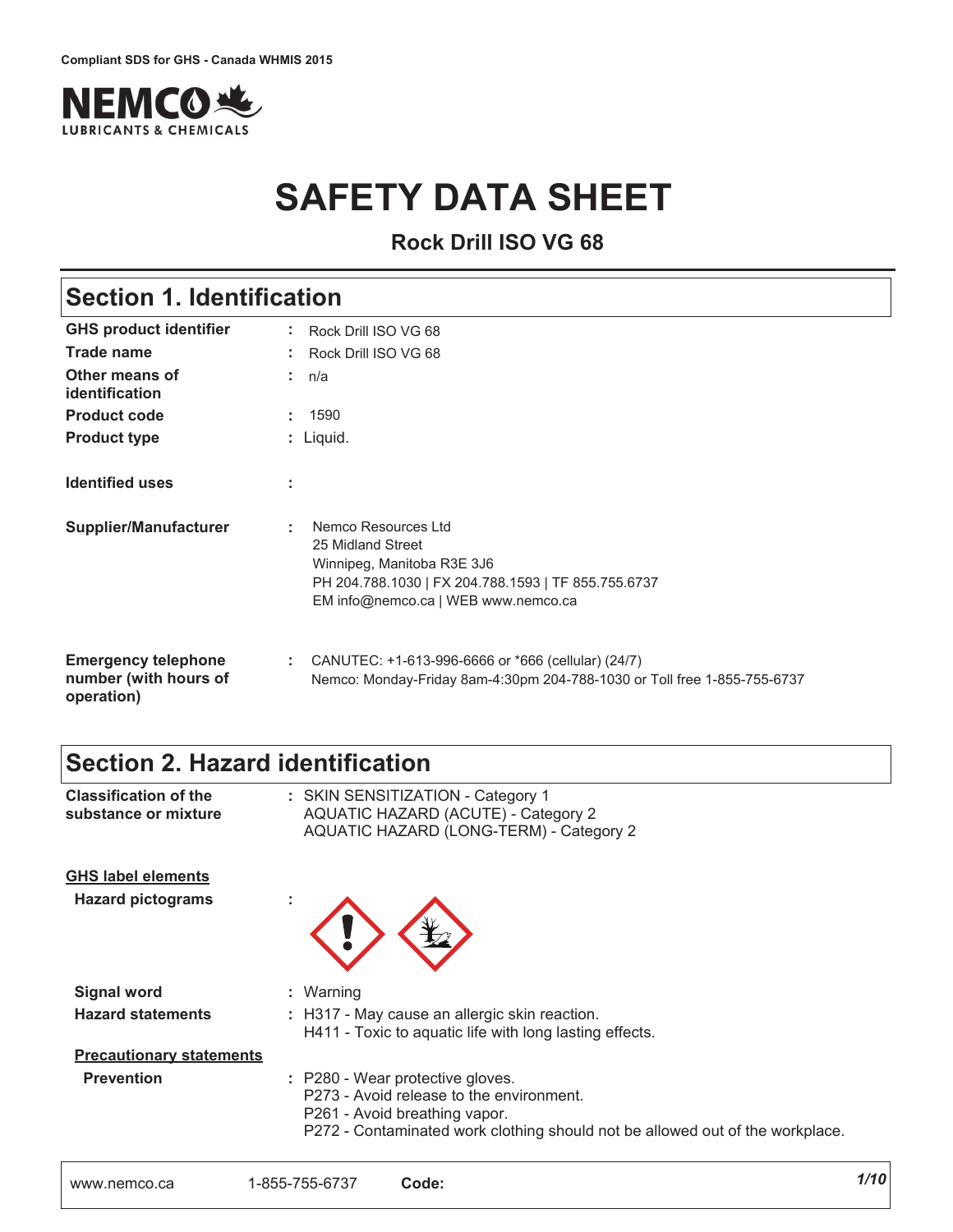

**Rock Drill ISO VG 68** 

### **Section 2. Hazard identification**

| <b>Response</b>                                                               | : P391 - Collect spillage.<br>P302 + P352 + P362+P364 - IF ON SKIN: Wash with plenty of soap and water.<br>Take off contaminated clothing and wash it before reuse.<br>P333 + P313 - If skin irritation or rash occurs: Get medical attention. |
|-------------------------------------------------------------------------------|------------------------------------------------------------------------------------------------------------------------------------------------------------------------------------------------------------------------------------------------|
| <b>Storage</b>                                                                | : Not applicable.                                                                                                                                                                                                                              |
| <b>Disposal</b>                                                               | : P501 - Dispose of contents and container in accordance with all local, regional,<br>national and international regulations.                                                                                                                  |
| Other hazards which do not<br>result in classification/<br><b>HHNOC/PHNOC</b> | : None known.                                                                                                                                                                                                                                  |

### Section 3. Composition/information on ingredients

| Substance/mixture | : Mixture |
|-------------------|-----------|
| Other means of    | ∙: n/a    |
| identification    |           |

#### **CAS number/other identifiers**

| <b>CAS number</b>                                                                                                                                  | : Not applicable. |                                                  |                                            |
|----------------------------------------------------------------------------------------------------------------------------------------------------|-------------------|--------------------------------------------------|--------------------------------------------|
| <b>Product code</b>                                                                                                                                |                   |                                                  |                                            |
| Ingredient name                                                                                                                                    |                   | $\%$ (w/w)                                       | <b>CAS number</b>                          |
| Distillates (petroleum), hydrotreated heavy paraffinic<br>Polysulfides, di-tert-Bu<br>Phosphoric acid esters/amine salt<br>(Z)-Octadec-9-Enylamine |                   | $30 - 75$<br>$1 - 3$<br>$0.3 - 1$<br>$0.1 - 0.2$ | 64742-54-7<br>68937-96-2<br>$112 - 90 - 3$ |

There are no additional ingredients present which, within the current knowledge of the supplier and in the concentrations applicable, are classified as hazardous to health or the environment and hence require reporting in this section.

Occupational exposure limits, if available, are listed in Section 8.

### **Section 4. First-aid measures**

#### Description of necessary first aid measures

| Eye contact         | : Immediately flush eyes with plenty of water, occasionally lifting the upper and lower<br>eyelids. Check for and remove any contact lenses. Continue to rinse for at least 20<br>minutes. Get medical attention if irritation occurs.                                                                                                                                                                                                                                                                                                                                             |
|---------------------|------------------------------------------------------------------------------------------------------------------------------------------------------------------------------------------------------------------------------------------------------------------------------------------------------------------------------------------------------------------------------------------------------------------------------------------------------------------------------------------------------------------------------------------------------------------------------------|
| <b>Inhalation</b>   | : Remove victim to fresh air and keep at rest in a position comfortable for breathing.<br>If not breathing, if breathing is irregular or if respiratory arrest occurs, provide<br>artificial respiration or oxygen by trained personnel. It may be dangerous to the<br>person providing aid to give mouth-to-mouth resuscitation. If unconscious, place in<br>recovery position and get medical attention immediately. Maintain an open airway.<br>Get medical attention if symptoms occur.                                                                                        |
| <b>Skin contact</b> | : Wash with plenty of soap and water. Wash contaminated clothing thoroughly with<br>water before removing it, or wear gloves. Continue to rinse for at least 20 minutes.<br>Get medical attention. In the event of any complaints or symptoms, avoid further<br>exposure. Wash clothing before reuse. Clean shoes thoroughly before reuse.                                                                                                                                                                                                                                         |
| Ingestion           | : Wash out mouth with water. Remove victim to fresh air and keep at rest in a<br>position comfortable for breathing. If material has been swallowed and the exposed<br>person is conscious, give small quantities of water to drink. Stop if the exposed<br>person feels sick as vomiting may be dangerous. Do not induce vomiting unless<br>directed to do so by medical personnel. If vomiting occurs, the head should be kept<br>low so that vomit does not enter the lungs. Never give anything by mouth to an<br>unconscious person. Get medical attention if symptoms occur. |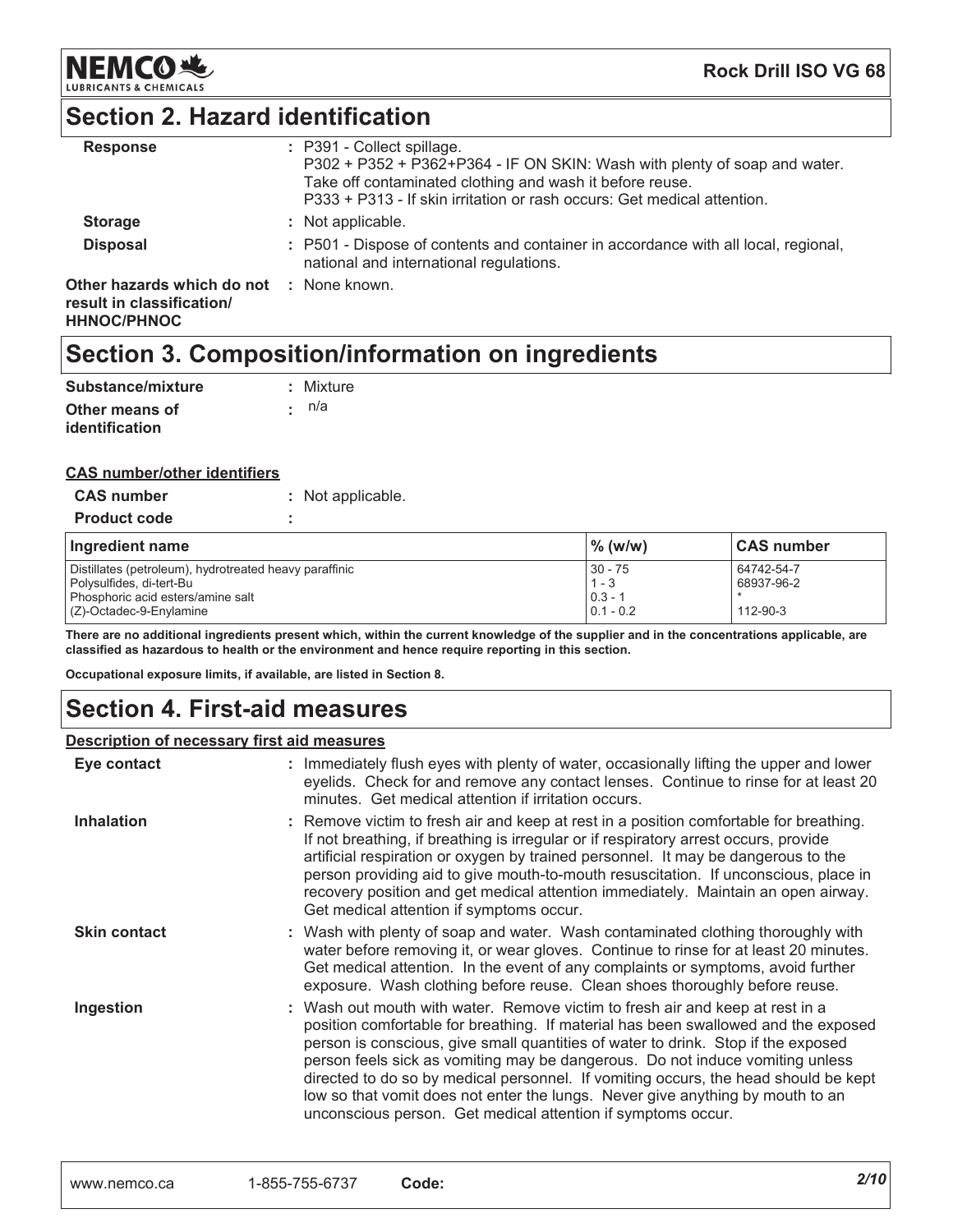

### **Section 4. First-aid measures**

### Most important symptoms/effects, acute and delayed

#### **Potential acute health effects**

| Eye contact                  | : No known significant effects or critical hazards.                    |  |
|------------------------------|------------------------------------------------------------------------|--|
| <b>Inhalation</b>            | : No known significant effects or critical hazards.                    |  |
| <b>Skin contact</b>          | : May cause an allergic skin reaction.                                 |  |
| Ingestion                    | : No known significant effects or critical hazards.                    |  |
| Over-exposure signs/symptoms |                                                                        |  |
| Eye contact                  | : No known significant effects or critical hazards.                    |  |
| <b>Inhalation</b>            | : No known significant effects or critical hazards.                    |  |
| <b>Skin contact</b>          | : Adverse symptoms may include the following:<br>irritation<br>redness |  |
| Ingestion                    | : No known significant effects or critical hazards.                    |  |

#### Indication of immediate medical attention and special treatment needed, if necessary

| Notes to physician                | : Treat symptomatically. Contact poison treatment specialist immediately if large<br>quantities have been ingested or inhaled.                                                                                                                                           |
|-----------------------------------|--------------------------------------------------------------------------------------------------------------------------------------------------------------------------------------------------------------------------------------------------------------------------|
| <b>Specific treatments</b>        | : No specific treatment.                                                                                                                                                                                                                                                 |
| <b>Protection of first-aiders</b> | : No action shall be taken involving any personal risk or without suitable training. It<br>may be dangerous to the person providing aid to give mouth-to-mouth resuscitation.<br>Wash contaminated clothing thoroughly with water before removing it, or wear<br>gloves. |

See toxicological information (Section 11)

### **Section 5. Fire-fighting measures**

| <b>Extinguishing media</b>                               |                                                                                                                                                                                                             |
|----------------------------------------------------------|-------------------------------------------------------------------------------------------------------------------------------------------------------------------------------------------------------------|
| Suitable extinguishing<br>media                          | : Use an extinguishing agent suitable for the surrounding fire.                                                                                                                                             |
| Unsuitable extinguishing<br>media                        | : None known.                                                                                                                                                                                               |
| Specific hazards arising<br>from the chemical            | : This material is toxic to aquatic life with long lasting effects. Fire water contaminated<br>with this material must be contained and prevented from being discharged to any<br>waterway, sewer or drain. |
| <b>Hazardous thermal</b><br>decomposition products       | : No specific data.                                                                                                                                                                                         |
| <b>Special protective actions</b><br>for fire-fighters   | : No special measures are required.                                                                                                                                                                         |
| <b>Special protective</b><br>equipment for fire-fighters | : Fire-fighters should wear appropriate protective equipment and self-contained<br>breathing apparatus (SCBA) with a full face-piece operated in positive pressure<br>mode.                                 |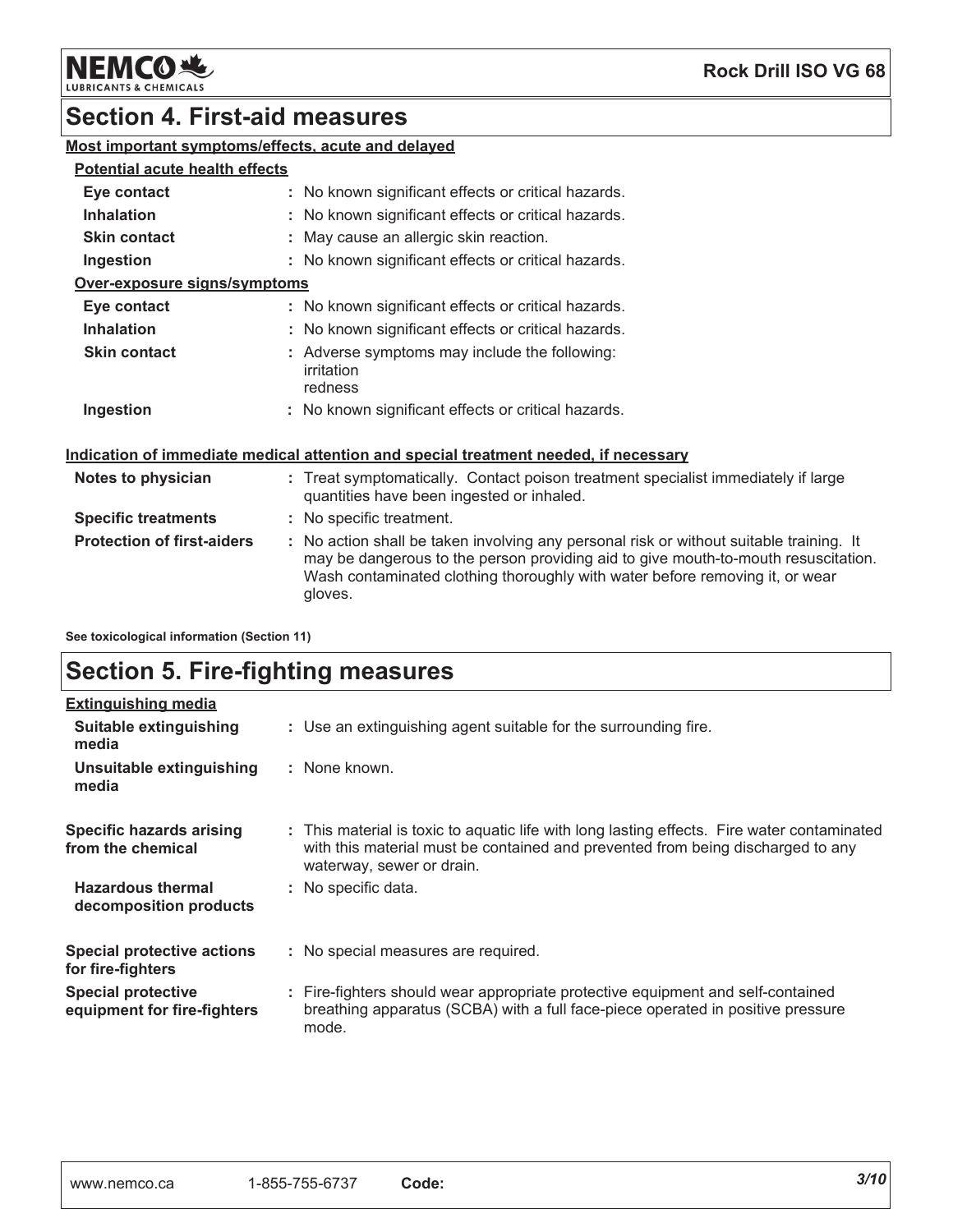**NEMCO头 LUBRICANTS & CHEMICALS** 

### **Section 6. Accidental release measures**

| Personal precautions, protective equipment and emergency procedures |  |                                                                                                                                                                                                                                                                                                                                                   |  |
|---------------------------------------------------------------------|--|---------------------------------------------------------------------------------------------------------------------------------------------------------------------------------------------------------------------------------------------------------------------------------------------------------------------------------------------------|--|
| For non-emergency<br>personnel                                      |  | : Keep unnecessary and unprotected personnel from entering. Do not touch or walk<br>through spilled material. Avoid breathing vapor or mist. Provide adequate<br>ventilation. Wear appropriate respirator when ventilation is inadequate. Put on<br>appropriate personal protective equipment.                                                    |  |
| For emergency responders :                                          |  | If specialized clothing is required to deal with the spillage, take note of any<br>information in Section 8 on suitable and unsuitable materials. See also the<br>information in "For non-emergency personnel".                                                                                                                                   |  |
| <b>Environmental precautions</b>                                    |  | : Avoid dispersal of spilled material and runoff and contact with soil, waterways,<br>drains and sewers. Inform the relevant authorities if the product has caused<br>environmental pollution (sewers, waterways, soil or air). Water polluting material.<br>May be harmful to the environment if released in large quantities. Collect spillage. |  |
| Methods and materials for containment and cleaning up               |  |                                                                                                                                                                                                                                                                                                                                                   |  |
| <b>Spill</b>                                                        |  | : Stop leak if without risk. Move containers from spill area. Approach release from<br>upwind. Prevent entry into sewers, water courses, basements or confined areas.<br>Mach epillones into an effluent treatment plant or proceed as follows. Contain and                                                                                       |  |

Wash spillages into an effluent treatment plant or proceed as follows. Contain and collect spillage with non-combustible, absorbent material e.g. sand, earth, vermiculite or diatomaceous earth and place in container for disposal according to local regulations (see Section 13). Dispose of via a licensed waste disposal contractor. Contaminated absorbent material may pose the same hazard as the spilled product. Note: see Section 1 for emergency contact information and Section 13 for waste disposal.

### **Section 7. Handling and storage**

#### Precautions for safe handling

| <b>Protective measures</b>                                         | : Put on appropriate personal protective equipment (see Section 8). Persons with a<br>history of skin sensitization problems should not be employed in any process in<br>which this product is used. Do not get in eyes or on skin or clothing. Do not ingest.<br>Avoid breathing vapor or mist. Avoid release to the environment. Keep in the<br>original container or an approved alternative made from a compatible material, kept<br>tightly closed when not in use. Empty containers retain product residue and can be<br>hazardous. Do not reuse container. |
|--------------------------------------------------------------------|-------------------------------------------------------------------------------------------------------------------------------------------------------------------------------------------------------------------------------------------------------------------------------------------------------------------------------------------------------------------------------------------------------------------------------------------------------------------------------------------------------------------------------------------------------------------|
| Advice on general<br>occupational hygiene                          | : Eating, drinking and smoking should be prohibited in areas where this material is<br>handled, stored and processed. Workers should wash hands and face before eating,<br>drinking and smoking. See also Section 8 for additional information on hygiene<br>measures. Remove contaminated clothing and protective equipment before entering<br>eating areas.                                                                                                                                                                                                     |
| Conditions for safe storage,<br>including any<br>incompatibilities | : Store in accordance with local regulations. Store in original container protected from<br>direct sunlight in a dry, cool and well-ventilated area, away from incompatible<br>materials (see Section 10) and food and drink. Keep container tightly closed and<br>sealed until ready for use. Containers that have been opened must be carefully<br>resealed and kept upright to prevent leakage. Do not store in unlabeled containers.<br>Use appropriate containment to avoid environmental contamination.                                                     |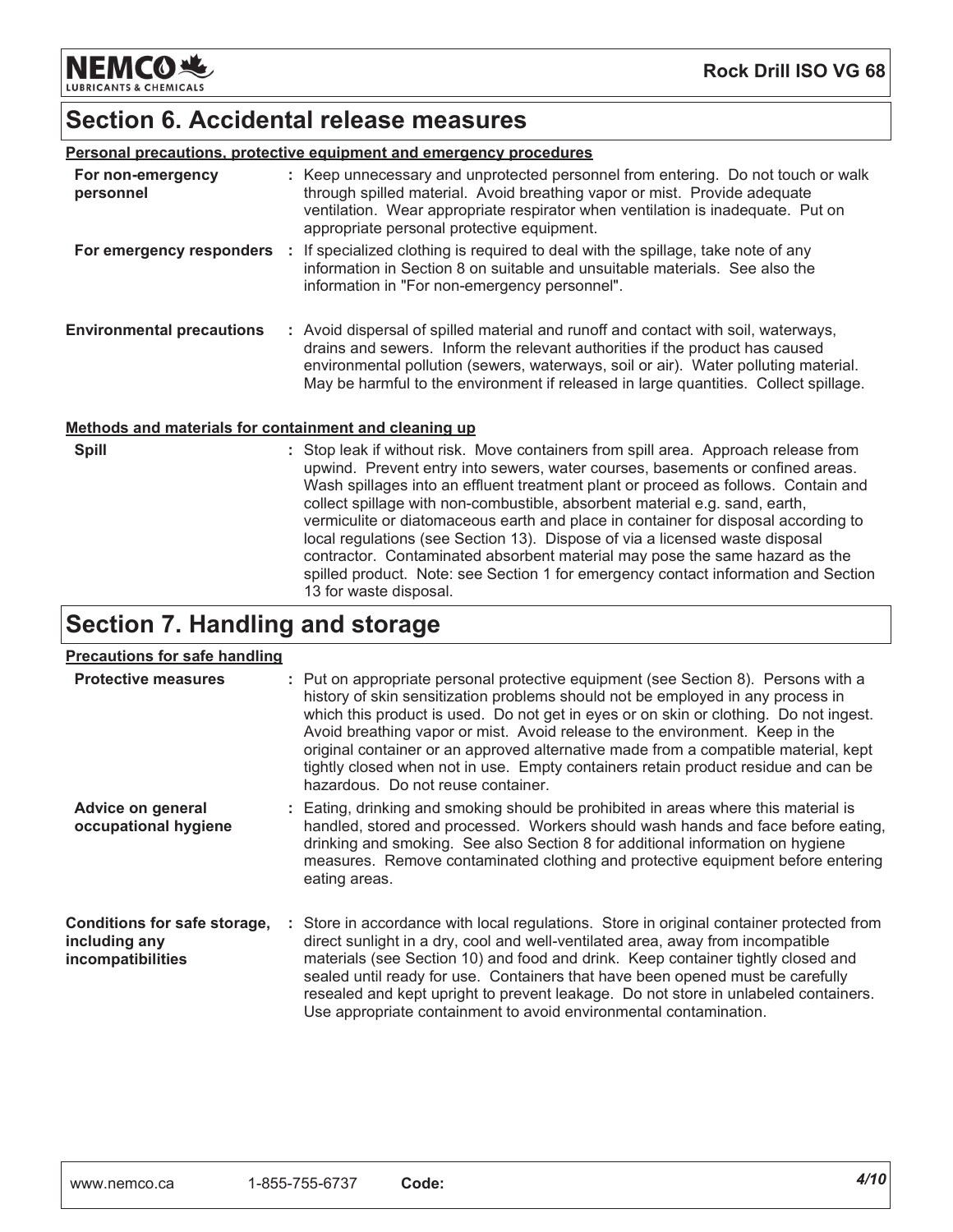

### Section 8. Exposure controls/personal protection

#### **Control parameters**

#### **Occupational exposure limits**

| Ingredient name                                        | <b>Exposure limits</b>                                                                                                                                                                                                                                                                                    |
|--------------------------------------------------------|-----------------------------------------------------------------------------------------------------------------------------------------------------------------------------------------------------------------------------------------------------------------------------------------------------------|
| Distillates (petroleum), hydrotreated heavy paraffinic | CA Alberta Provincial (Canada, 4/2009).<br>8 hrs OEL: 5 mg/m <sup>3</sup> 8 hours. Form: Mist<br>15 min OEL: 10 mg/m <sup>3</sup> 15 minutes. Form: Mist<br>CA Quebec Provincial (Canada, 1/2014).<br>TWAEV: 5 mg/m <sup>3</sup> 8 hours. Form: Mist<br>STEV: 10 mg/m <sup>3</sup> 15 minutes. Form: Mist |

| <b>Appropriate engineering</b><br>controls | : Good general ventilation should be sufficient to control worker exposure to airborne<br>contaminants.                                                                                                                                                                                                                                                                                                                                                                     |
|--------------------------------------------|-----------------------------------------------------------------------------------------------------------------------------------------------------------------------------------------------------------------------------------------------------------------------------------------------------------------------------------------------------------------------------------------------------------------------------------------------------------------------------|
| <b>Environmental exposure</b><br>controls  | : Emissions from ventilation or work process equipment should be checked to ensure<br>they comply with the requirements of environmental protection legislation.                                                                                                                                                                                                                                                                                                            |
| Individual protection measures             |                                                                                                                                                                                                                                                                                                                                                                                                                                                                             |
| <b>Hygiene measures</b>                    | : Wash hands, forearms and face thoroughly after handling chemical products, before<br>eating, smoking and using the lavatory and at the end of the working period.<br>Appropriate techniques should be used to remove potentially contaminated clothing.<br>Contaminated work clothing should not be allowed out of the workplace. Wash<br>contaminated clothing before reusing. Ensure that eyewash stations and safety<br>showers are close to the workstation location. |
| <b>Eye/face protection</b>                 | : Safety eyewear complying with an approved standard should be used when a risk<br>assessment indicates this is necessary to avoid exposure to liquid splashes, mists,<br>gases or dusts. If contact is possible, the following protection should be worn,<br>unless the assessment indicates a higher degree of protection: safety glasses with<br>side-shields.                                                                                                           |
| <b>Skin protection</b>                     |                                                                                                                                                                                                                                                                                                                                                                                                                                                                             |
| <b>Hand protection</b>                     | : Chemical-resistant, impervious gloves complying with an approved standard should<br>be worn at all times when handling chemical products if a risk assessment indicates<br>this is necessary.                                                                                                                                                                                                                                                                             |
| <b>Body protection</b>                     | : Personal protective equipment for the body should be selected based on the task<br>being performed and the risks involved and should be approved by a specialist<br>before handling this product.                                                                                                                                                                                                                                                                         |
| Other skin protection                      | : Appropriate footwear and any additional skin protection measures should be<br>selected based on the task being performed and the risks involved and should be<br>approved by a specialist before handling this product.                                                                                                                                                                                                                                                   |
| <b>Respiratory protection</b>              | : Based on the hazard and potential for exposure, select a respirator that meets the<br>appropriate standard or certification. Respirators must be used according to a<br>respiratory protection program to ensure proper fitting, training, and other important<br>aspects of use.                                                                                                                                                                                         |

### Section 9. Physical and chemical properties

| : Liquid. [Viscous.] |
|----------------------|
| : Amber. [Dark]      |
| : Mild hydrocarbon.  |
| : Not available.     |
| : Not available.     |
| : Not available.     |
|                      |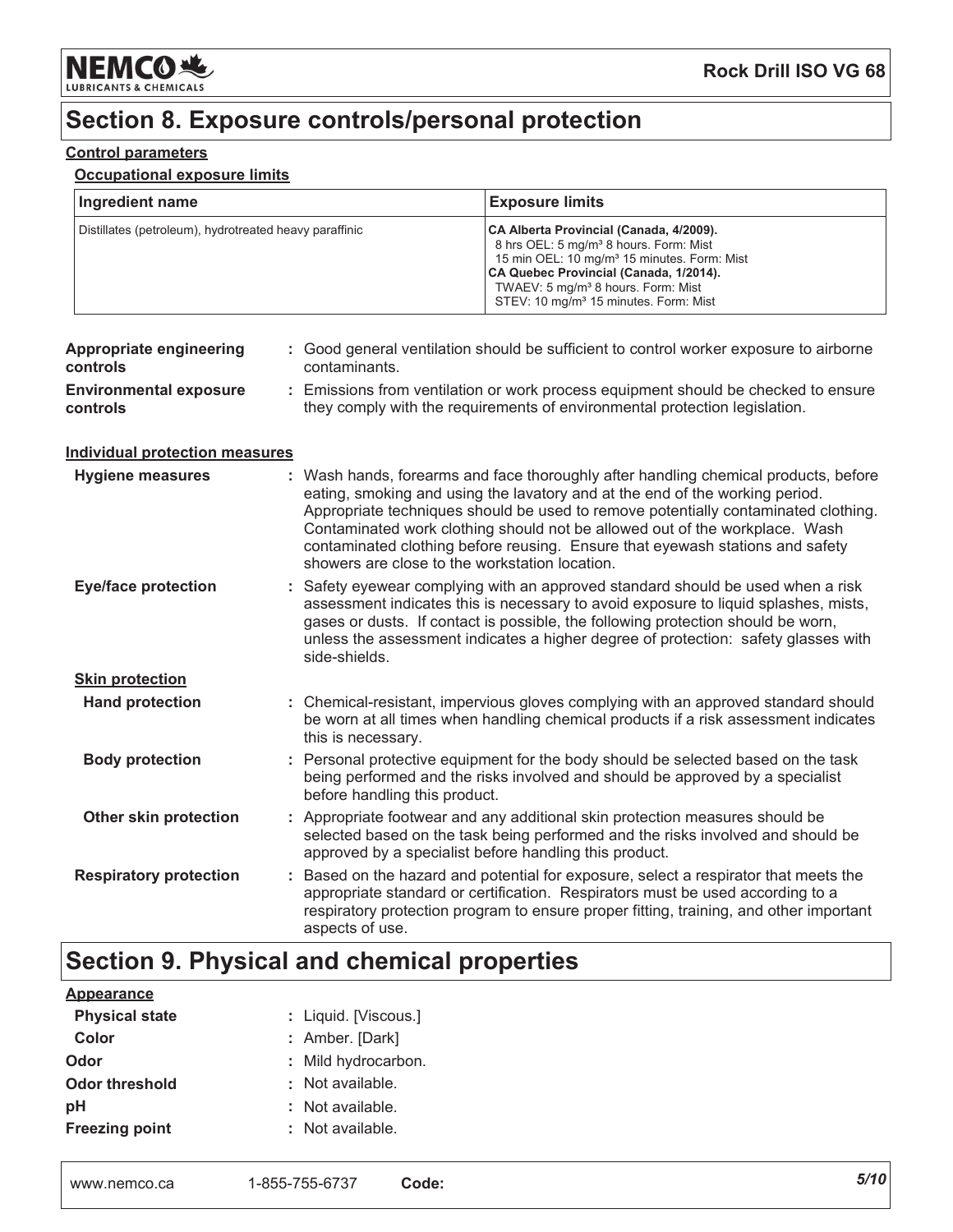

### Section 9. Physical and chemical properties

| <b>Boiling point</b>                              | : Not available.                                                                                     |
|---------------------------------------------------|------------------------------------------------------------------------------------------------------|
| <b>Flash point</b>                                | Closed cup: $240^{\circ}$ C (464 $^{\circ}$ F)                                                       |
| <b>Evaporation rate</b>                           | Not available.                                                                                       |
| Flammability (solid, gas)                         | : Not available.                                                                                     |
| Lower and upper explosive<br>(flammable) limits   | : Not available.                                                                                     |
| Vapor pressure                                    | Not available.                                                                                       |
| Vapor density                                     | Not available.                                                                                       |
| <b>Relative density</b>                           | : $0.875$ @ 20°C                                                                                     |
| <b>Solubility</b>                                 | Not available.                                                                                       |
| <b>Partition coefficient: n-</b><br>octanol/water | : Not available.                                                                                     |
| <b>Auto-ignition temperature</b>                  | Not available.                                                                                       |
| Decomposition temperature                         | : Not available.                                                                                     |
| <b>Viscosity</b>                                  | Kinematic: $8.5 \text{ cSt}$ (100 $^{\circ}$ C)<br>Kinematic: $68 \text{ cSt} (40^{\circ} \text{C})$ |

## Section 10. Stability and reactivity

| <b>Reactivity</b>                            | : No specific test data related to reactivity available for this product or its ingredients.              |
|----------------------------------------------|-----------------------------------------------------------------------------------------------------------|
| <b>Chemical stability</b>                    | : The product is stable.                                                                                  |
| <b>Possibility of hazardous</b><br>reactions | : Under normal conditions of storage and use, hazardous reactions will not occur.                         |
| <b>Conditions to avoid</b>                   | : No specific data.                                                                                       |
| Incompatible materials                       | : Reactive or incompatible with the following materials: oxidizing materials.                             |
| <b>Hazardous decomposition</b><br>products   | : Under normal conditions of storage and use, hazardous decomposition products<br>should not be produced. |

### **Section 11. Toxicological information**

| <u>nformation on toxicological effects</u> |
|--------------------------------------------|
| <b>Acute toxicity</b>                      |
| There is no data available.                |
| <b>Irritation/Corrosion</b>                |
| There is no data available.                |
| <b>Sensitization</b>                       |
| There is no data available.                |
| <b>Mutagenicity</b>                        |
| There is no data available.                |
| Carcinogenicity                            |
| <b>Classification</b>                      |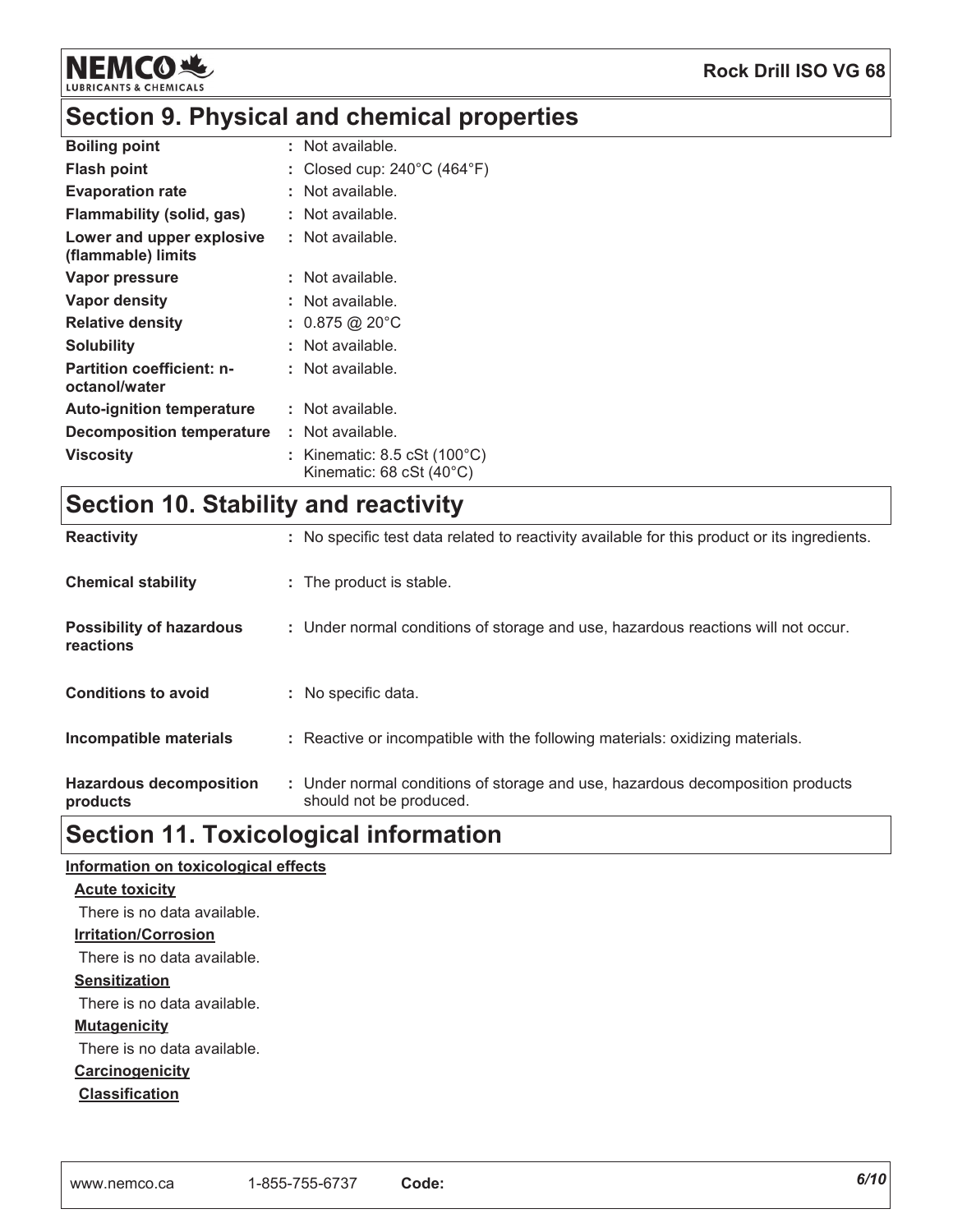

### **Rock Drill ISO VG 68**

## Section 11. Toxicological information

| <b>Product/ingredient</b><br>name                                                                           | <b>OSHA IARC NTP</b> |  | <b>ACGIH</b> | <b>EPA</b> | <b>NIOSH</b> |
|-------------------------------------------------------------------------------------------------------------|----------------------|--|--------------|------------|--------------|
| Distillates (petroleum), hydrotreated<br>heavy paraffinic<br>Residual oils (petroleum), solvent-<br>dewaxed |                      |  | A4<br>A4     |            |              |

#### **Reproductive toxicity**

There is no data available.

#### **Teratogenicity**

There is no data available.

#### Specific target organ toxicity (single exposure)

| <b>Name</b>             | Category   | l Route of<br><b>Lexposure</b> | <b>Target organs</b>            |
|-------------------------|------------|--------------------------------|---------------------------------|
| (Z)-Octadec-9-Enylamine | Category 3 | Not applicable.                | Respiratory tract<br>irritation |

#### Specific target organ toxicity (repeated exposure)

| <b>Name</b>                | <b>Category</b> | ∣Route of<br>exposure | <b>Target organs</b>                               |
|----------------------------|-----------------|-----------------------|----------------------------------------------------|
| $(C)$ -Octadec-9-Enylamine | Category 2      | Not determined        | gastrointestinal tract,<br>immune system and liver |

#### **Aspiration hazard**

| <b>Name</b>                                            | l Result                              |
|--------------------------------------------------------|---------------------------------------|
| Distillates (petroleum), hydrotreated heavy paraffinic | <b>ASPIRATION HAZARD - Category 1</b> |
| $(Z)$ -Octadec-9-Enylamine                             | <b>ASPIRATION HAZARD - Category 1</b> |

| Information on the likely<br>routes of exposure | : Dermal contact. Eye contact. Inhalation. Ingestion.                                    |
|-------------------------------------------------|------------------------------------------------------------------------------------------|
| <b>Potential acute health effects</b>           |                                                                                          |
| Eye contact                                     | : No known significant effects or critical hazards.                                      |
| <b>Inhalation</b>                               | : No known significant effects or critical hazards.                                      |
| <b>Skin contact</b>                             | : May cause an allergic skin reaction.                                                   |
| Ingestion                                       | : No known significant effects or critical hazards.                                      |
|                                                 | Symptoms related to the physical, chemical and toxicological characteristics             |
| Eye contact                                     | : No known significant effects or critical hazards.                                      |
| <b>Inhalation</b>                               | : No known significant effects or critical hazards.                                      |
| <b>Skin contact</b>                             | : Adverse symptoms may include the following:<br>irritation<br>redness                   |
| Ingestion                                       | : No known significant effects or critical hazards.                                      |
|                                                 | Delayed and immediate effects and also chronic effects from short and long term exposure |
| <b>Short term exposure</b>                      |                                                                                          |
| <b>Potential immediate</b><br>effects           | : No known significant effects or critical hazards.                                      |
|                                                 | <b>Potential delayed effects</b> : No known significant effects or critical hazards.     |
| Long term exposure                              |                                                                                          |
|                                                 |                                                                                          |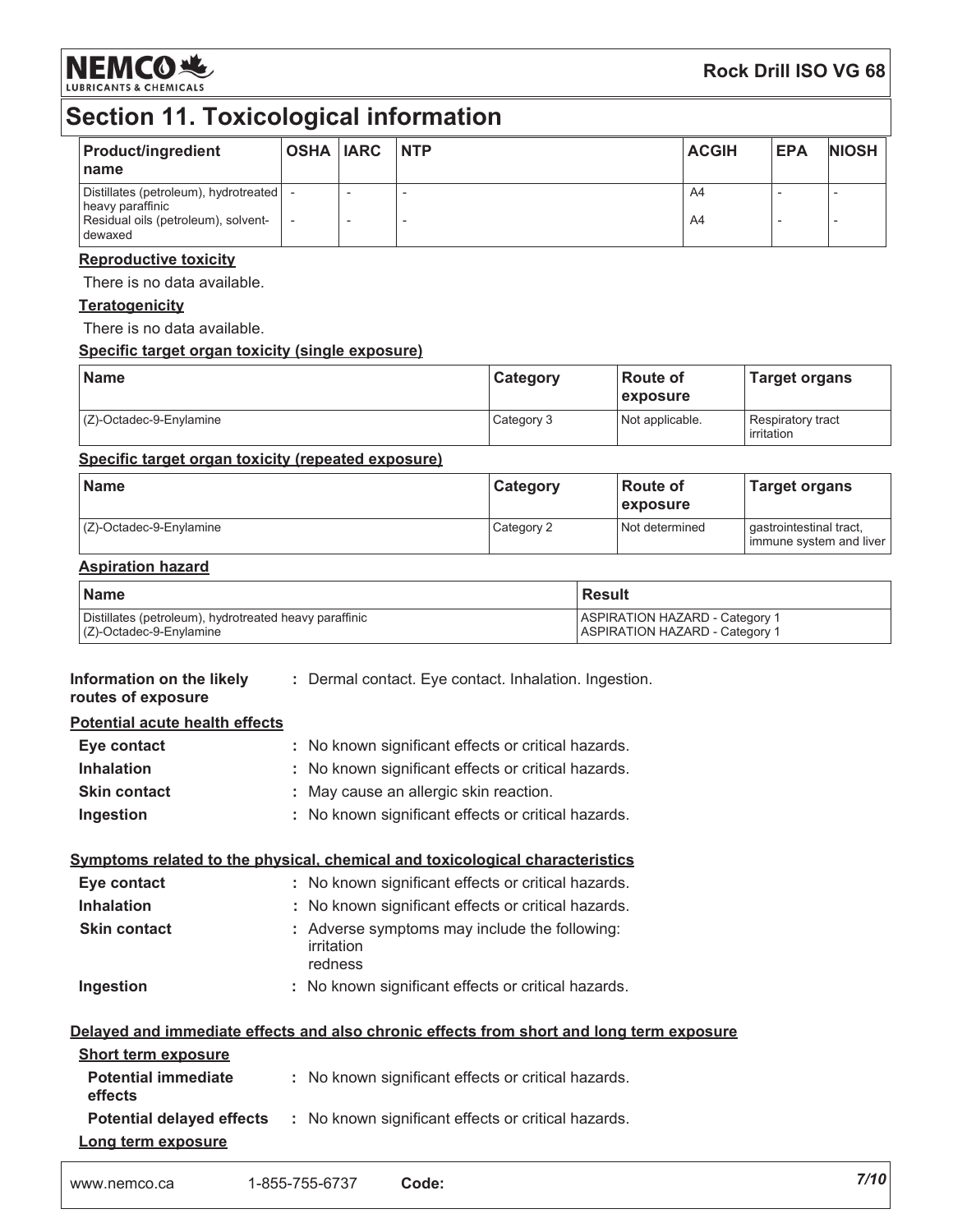

# Section 11. Toxicological information

| <b>Potential immediate</b><br>effects   | : No known significant effects or critical hazards.                                                      |
|-----------------------------------------|----------------------------------------------------------------------------------------------------------|
|                                         | <b>Potential delayed effects</b> : No known significant effects or critical hazards.                     |
| <b>Potential chronic health effects</b> |                                                                                                          |
| <b>General</b>                          | : Once sensitized, a severe allergic reaction may occur when subsequently exposed<br>to very low levels. |
| Carcinogenicity                         | : No known significant effects or critical hazards.                                                      |
| <b>Mutagenicity</b>                     | : No known significant effects or critical hazards.                                                      |
| <b>Teratogenicity</b>                   | : No known significant effects or critical hazards.                                                      |
| Developmental effects                   | : No known significant effects or critical hazards.                                                      |
| <b>Fertility effects</b>                | : No known significant effects or critical hazards.                                                      |

#### **Numerical measures of toxicity**

#### **Acute toxicity estimates**

There is no data available.

### **Section 12. Ecological information**

#### **Toxicity**

| <b>Product/ingredient name</b>    | <b>Result</b>  | <b>Species</b> | <b>Exposure</b> |
|-----------------------------------|----------------|----------------|-----------------|
| Phosphoric acid esters/amine salt | EC50 6.4 mg/L  | Algae          | 4 days          |
|                                   | EC50 91.4 mg/L | Daphnia        | 2 days          |
|                                   | LC50 24 mg/L   | Fish           | 4 days          |
|                                   | NOEC 1.7 mg/L  | Algae          | 4 days          |
|                                   | NOEC 0.12 mg/L | Daphnia        | 21 days         |
|                                   | NOEC 3.2 mg/L  | Fish           | 4 days          |

#### Persistence and degradability

| <b>Product/ingredient name</b>    | Test                     | <b>Result</b>   |            | <b>Dose</b> | <b>Inoculum</b>         |
|-----------------------------------|--------------------------|-----------------|------------|-------------|-------------------------|
| Phosphoric acid esters/amine salt | <b>IOECD</b>             | 7.4 % - 28 days |            |             |                         |
|                                   |                          |                 |            |             |                         |
| <b>Product/ingredient name</b>    | <b>Aquatic half-life</b> |                 | Photolysis |             | <b>Biodegradability</b> |

#### **Bioaccumulative potential**

| <b>Product/ingredient name</b> | ∣ LoqP <sub>ow</sub> | <b>BCF</b> | <b>Potential</b> |
|--------------------------------|----------------------|------------|------------------|
| l Polvsulfides. di-tert-Bu     | 5.6                  |            | high             |

#### **Mobility in soil**

| Soil/water partition<br>coefficient (K <sub>oc</sub> ) | : There is no data available. |
|--------------------------------------------------------|-------------------------------|
|                                                        |                               |

#### Other adverse effects : No known significant effects or critical hazards.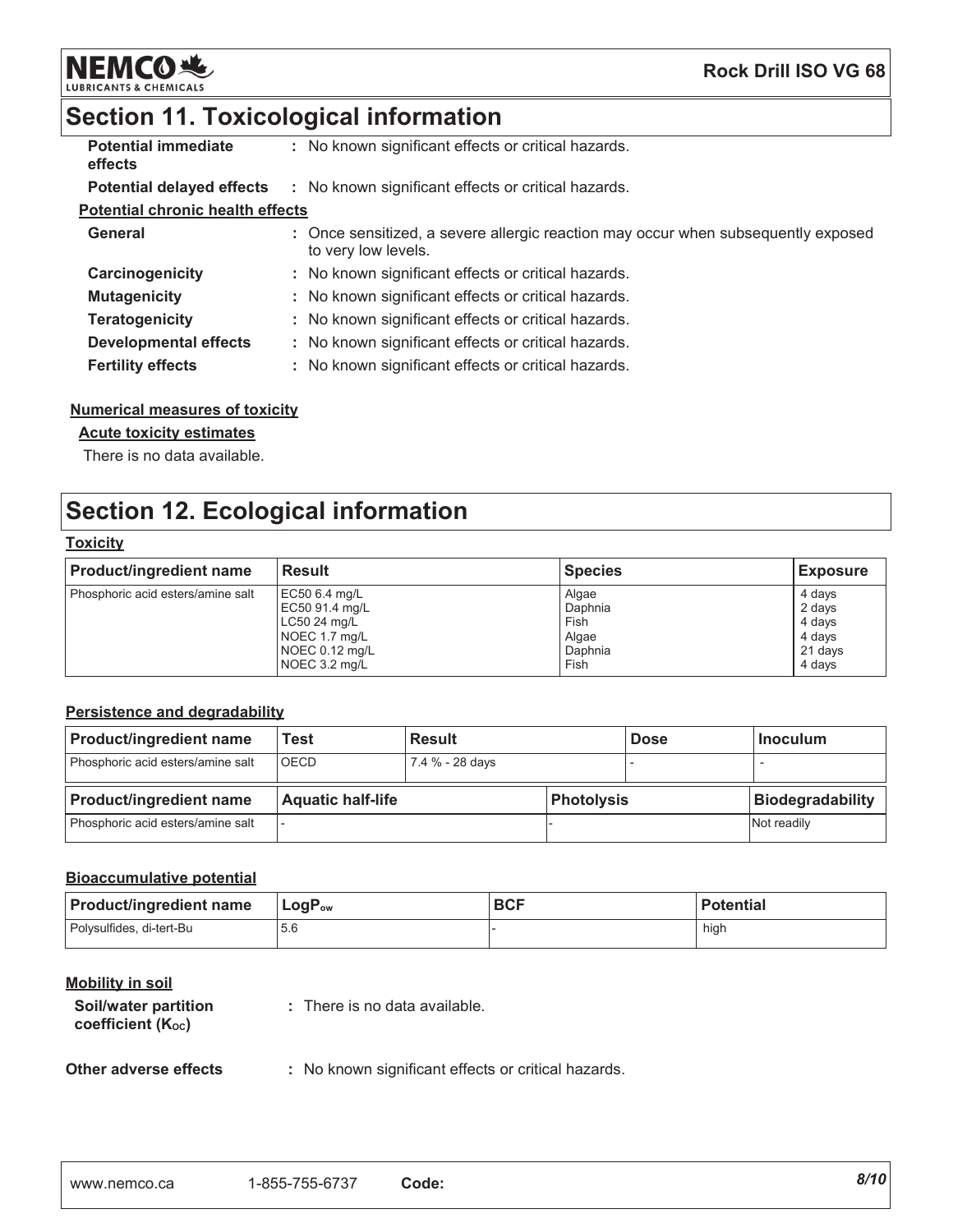

### **Section 13. Disposal considerations**

**Disposal methods** : The generation of waste should be avoided or minimized wherever possible. Disposal of this product, solutions and any by-products should comply with the requirements of environmental protection and waste disposal legislation and any regional local authority requirements. Dispose of surplus and non-recyclable products via a licensed waste disposal contractor. Waste should not be disposed of untreated to the sewer unless fully compliant with the requirements of all authorities with jurisdiction. Waste packaging should be recycled. Incineration or landfill should only be considered when recycling is not feasible. This material and its container must be disposed of in a safe way. Care should be taken when handling empty containers that have not been cleaned or rinsed out. Empty containers or liners may retain some product residues. Avoid dispersal of spilled material and runoff and contact with soil, waterways, drains and sewers.

### **Section 14. Transport information**

|                                      | <b>TDG Classification</b>                                                                                                                                                                                                                                                               | <b>IMDG</b>                                                                                                                                                                                                                                                               | <b>IATA</b>                                                                                                                                                                                                      |
|--------------------------------------|-----------------------------------------------------------------------------------------------------------------------------------------------------------------------------------------------------------------------------------------------------------------------------------------|---------------------------------------------------------------------------------------------------------------------------------------------------------------------------------------------------------------------------------------------------------------------------|------------------------------------------------------------------------------------------------------------------------------------------------------------------------------------------------------------------|
| <b>UN number</b>                     | <b>UN3082</b>                                                                                                                                                                                                                                                                           | <b>UN3082</b>                                                                                                                                                                                                                                                             | <b>UN3082</b>                                                                                                                                                                                                    |
| <b>UN proper</b><br>shipping name    | ENVIRONMENTALLY HAZARDOUS<br>SUBSTANCE, LIQUID, N.O.S.<br>(Polysulfides, di-tert-Bu)                                                                                                                                                                                                    | ENVIRONMENTALLY HAZARDOUS<br>SUBSTANCE, LIQUID, N.O.S.<br>(Polysulfides, di-tert-Bu). Marine<br>pollutant (Polysulfides, di-tert-Bu)                                                                                                                                      | ENVIRONMENTALLY HAZARDOUS<br>SUBSTANCE, LIQUID, N.O.S.<br>(Polysulfides, di-tert-Bu)                                                                                                                             |
| <b>Transport</b><br>hazard class(es) | 9                                                                                                                                                                                                                                                                                       | 9<br>$\mathbf{Y}_{2}$                                                                                                                                                                                                                                                     | 9<br>$\mathbf{\mathbf{\mathbf{\mathbf{\mathbf{\mathbf{\mathbf{\mathbf{Y}}}}}}$                                                                                                                                   |
| <b>Packing group</b>                 | $\mathbf{III}$                                                                                                                                                                                                                                                                          | $\mathbf{III}$                                                                                                                                                                                                                                                            | Ш                                                                                                                                                                                                                |
| Environmental<br>hazards             | Yes.                                                                                                                                                                                                                                                                                    | Yes.                                                                                                                                                                                                                                                                      | Yes.                                                                                                                                                                                                             |
| <b>Additional</b><br>information     | Product classified as per the following<br>sections of the Transportation of<br>Dangerous Goods Regulations: 2.43-2.<br>45 (Class 9), 2.7 (Marine pollutant<br>mark).<br>Non-bulk packages of this product are<br>not regulated as dangerous goods<br>when transported by road or rail. | This product is not regulated as a<br>dangerous good when transported in<br>sizes of $\leq 5$ L or $\leq 5$ kg, provided the<br>packagings meet the general<br>provisions of 4.1.1.1, 4.1.1.2 and 4.1.<br>1.4 to 4.1.1.8.<br><b>Emergency schedules (EmS)</b><br>F-A. S-F | This product is not regulated as a<br>dangerous good when transported in<br>sizes of $\leq 5$ L or $\leq 5$ kg, provided the<br>packagings meet the general provisions<br>of 5.0.2.4.1, 5.0.2.6.1.1 and 5.0.2.8. |

**AERG** : 171

Special precautions for user : Transport within user's premises: always transport in closed containers that are upright and secure. Ensure that persons transporting the product know what to do in the event of an accident or spillage.